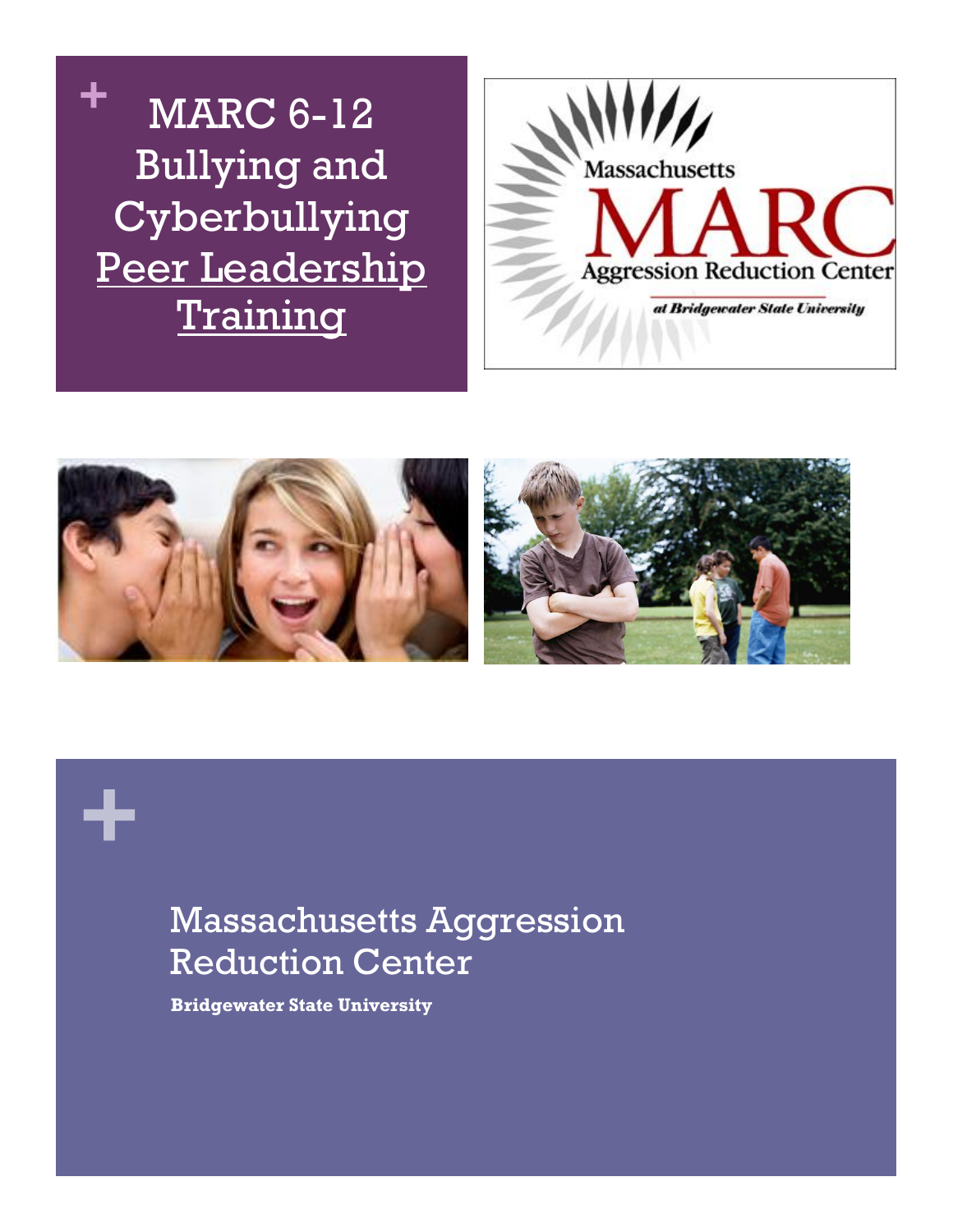





All programs utilize up-to-date research findings to maximize their effectiveness.

## **Descriptions: MARC 6-12 Peer Leadership Training Program +**

#### *What is this program?*

Changing the social climate in a school is most effective if students themselves take a leadership role. To do that, schools must choose a small leadership group and train them to conceptualize bullying and abuse and to generate their own, studentconceived and student-led antibullying and anti-cyberbullying programs.

Because adolescents learn best from high-status peers, MARC can facilitate this process by inviting your students to visit us here at Bridgewater State University where undergraduate students will teach a small leadership group how to conceptualize challenges at the school and how

to build their own programs.

#### *What does the school need to do?*

This is not a program that MARC can run for your school. We can help you choose your student group, we can train your student's supervisor along with the students, but on an ongoing basis the school must commit to the student group. MARC will not train a group of students who lack a supervisor or coordinator.

To maximize the success of this program, we recommend that you choose the group's supervisor with care and that you schedule regular meetings for the group.

#### **(CONTINUED ON NEXT PAGE)**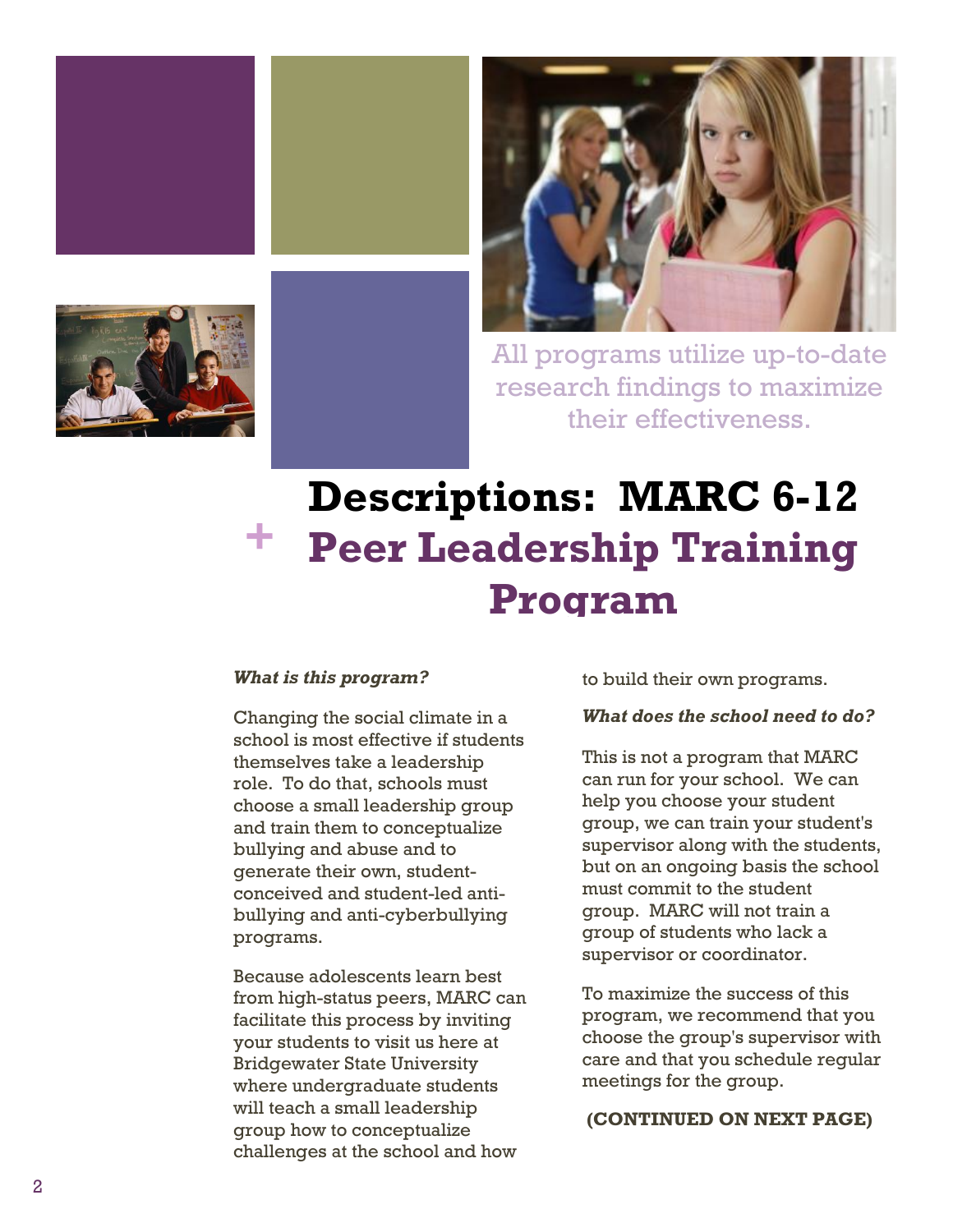### **Peer Leadership Training COVERT AT A PEAK CONTROL Program (continued from previous page) +**



Reinforcing students who are positive non-violent role models is a critical factor in the success of any anti-bullying program. **To maximize that reinforcement, we recommend that schools send their small groups of students to the BSU campus for a special Training Day where students will work with undergrads.**

We are happy to host schools on campus and will provide space. Students are free to bring a lunch or purchase one in our commuter café.

### *How many students can you train? How large should the leadership group be?*

Ideally, we prefer a 5-to-1 ratio of students to Facilitators. However, a Facilitator can train up to 7 students. The difficulty is that because we use BSU students as Facilitators, it's hard to anticipate exactly how many college students we will have available for a particular school training. For this reason, we recommend that schools develop two lists of students: a "Definite" list of 10 students and a second "Probable" list of another 10 to 15 students. We always try to provide enough Facilitators to train both your lists, and are usually able to do that. We will let you know well ahead of the training.

#### *What are the strengths and weaknesses of this approach?*

Clearly this approach entails more of a commitment from the school, but they are likely to find that this approach also has

more of an impact on their school's climate. Having MARC Student Associates to train your students is likely to be successful and this program has been rated very highly in our outcomes research. The MARC Student Associates are deliberately less professional which renders them better able to connect with teenagers. The students really enjoy a visit to the college campus as well.